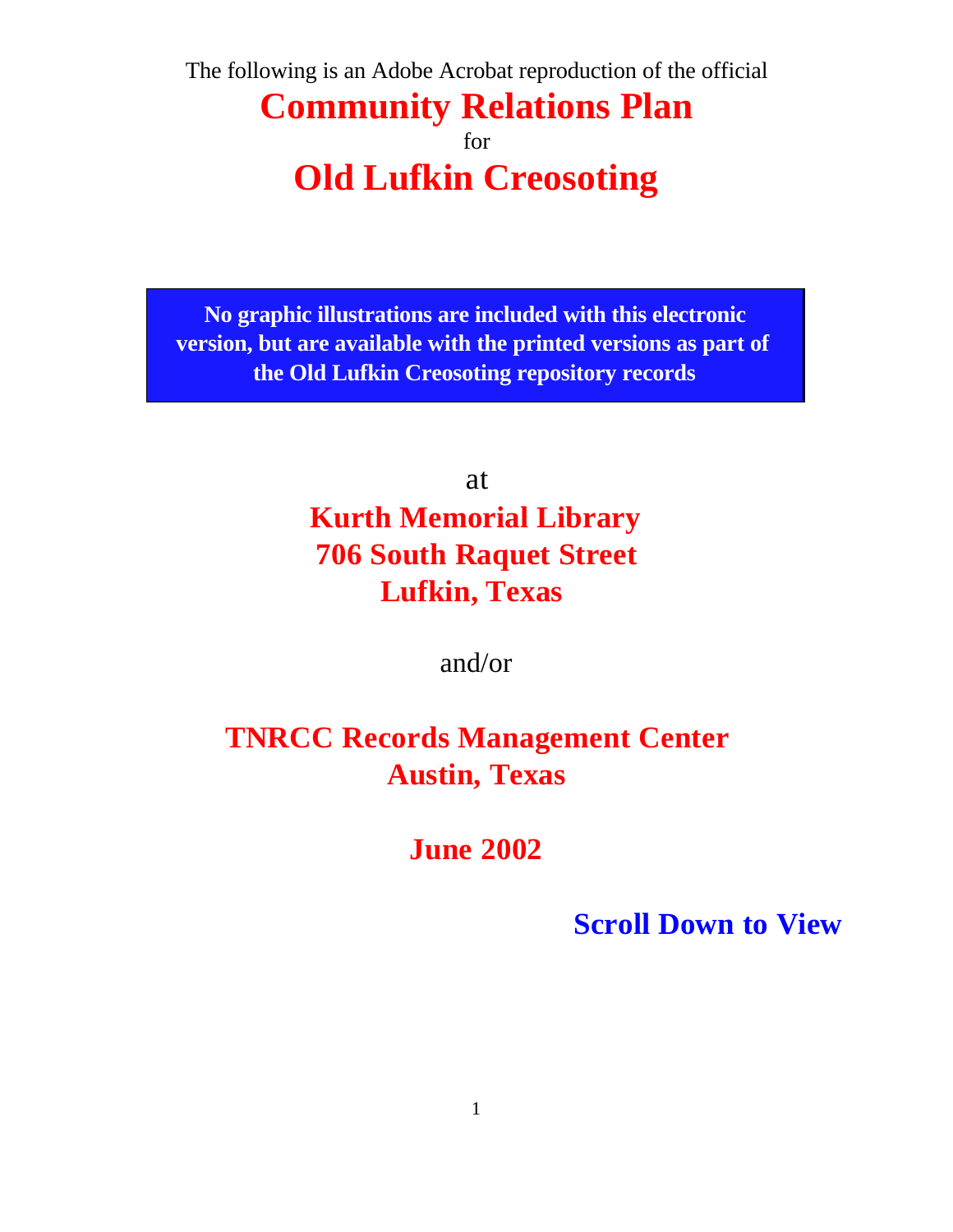#### COMMUNITY RELATIONS PLAN

for

Old Lufkin Creosoting Proposed State Superfund Site Lufkin, Angelina County, Texas

Updated June 2002

Texas Natural Resource Conservation Commission Remediation Division 12100 Park 35 Circle Building D Austin, Texas 78753 Telephone -- 1-800-633-9363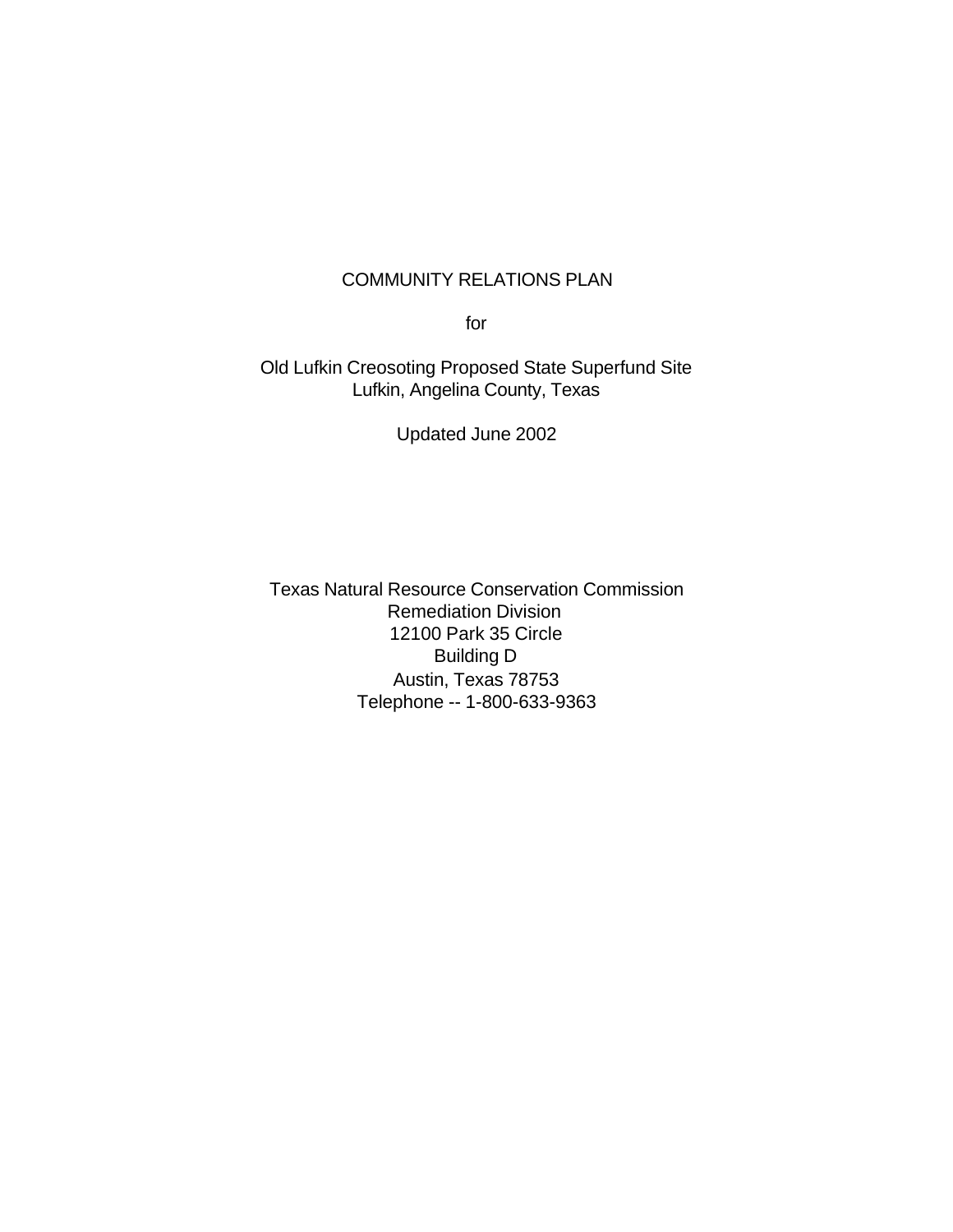#### COMMUNITY RELATIONS PLAN

for

Old Lufkin Creosoting Proposed State Superfund Site Lufkin, Angelina County, Texas

Updated June 2002

Inquiries relating to the Old Lufkin Creosoting Proposed State Superfund Site should be directed to:

|                          | <b>Bruce McAnally</b><br><b>Community Relations Assistant</b><br><b>Remediation Division</b><br><b>Texas Natural Resource Conservation Commission</b> |
|--------------------------|-------------------------------------------------------------------------------------------------------------------------------------------------------|
| <b>Physical Address:</b> | 12100 Park 35 Circle<br><b>Building D</b><br>Austin, Texas 78753                                                                                      |
| Mailing Address:         | MC-225<br>P.O. Box 13087<br>Austin, Texas 78711-3087                                                                                                  |
| Telephone:               | 1-800-633-9363 or 512/239-2141                                                                                                                        |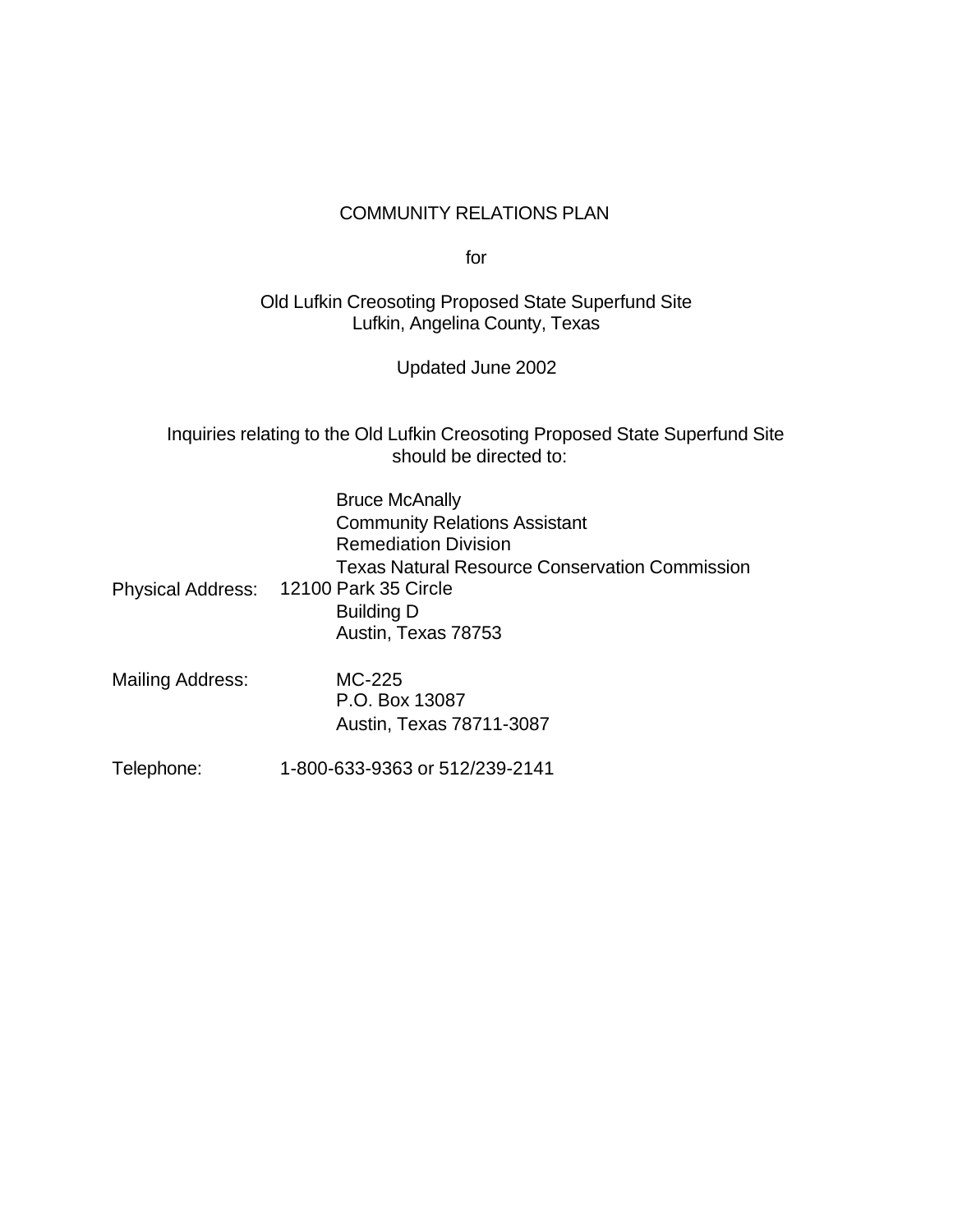## Table of Contents

| Site Profile:                                             |
|-----------------------------------------------------------|
|                                                           |
|                                                           |
|                                                           |
| Specific Objectives of the Community Relations Program  6 |
|                                                           |
|                                                           |
|                                                           |
|                                                           |
|                                                           |

## **Appendix**

## Site Location Map

## Site Area Diagram – Showing Sample and Well Locations

Public Notice, published in the *Texas Register*, announcing the proposal to the Registry of State Superfund Sites public meeting for Old Lufkin Creosoting

Annual *Texas Register* publications of the Registry of State Superfund Sites that have included Old Lufkin Creosoting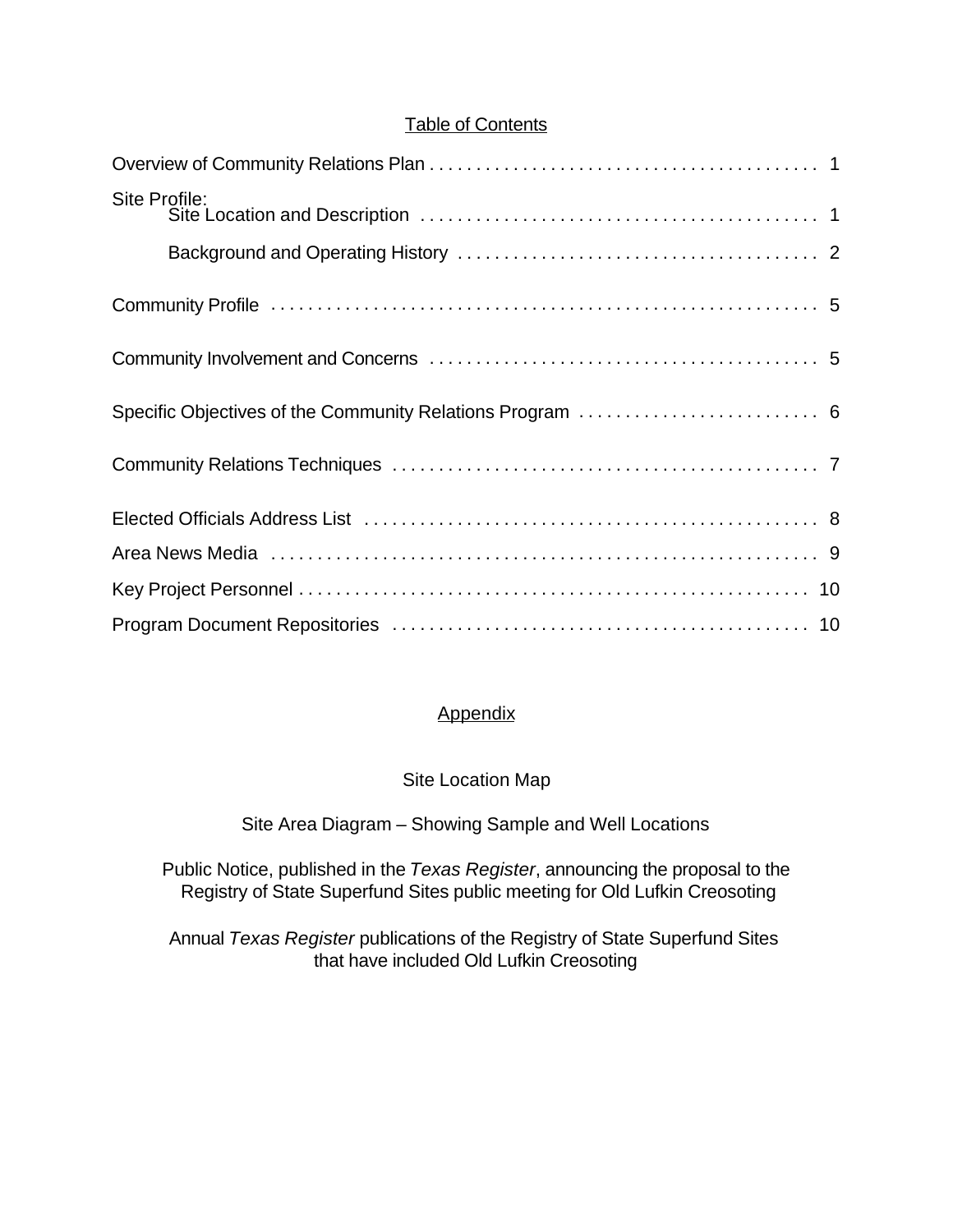#### COMMUNITY RELATIONS PLAN for

## Old Lufkin Creosoting Proposed State Superfund Site Lufkin, Angelina County, Texas

## Updated May 2002

## Overview of Community Relations Plan

This community relations plan (CRP) identifies issues of community concern regarding the Old Lufkin Creosoting Proposed State Superfund Site (Old Lufkin) Lufkin, Angelina County, Texas. This CRP also outlines the anticipated community relations activities to be conducted during each phase of the cleanup at the Old Lufkin site.

The Old Lufkin community relations plan has been prepared to aid the Texas Natural Resource Conservation Commission (TNRCC) in developing a community relations program tailored to the needs of the community affected by the Old Lufkin site. The TNRCC will conduct community relations activities to ensure that the local public has input to decisions and access to information about Superfund activities at the Old Lufkin site.

The information in this plan is based primarily on the Hazard Ranking System (HRS) package for the Old Lufkin site. Other references include the *Texas Almanac* and the *Texas State Directory*. The TNRCC has the responsibility for overseeing the cleanup of this site, and the TNRCC Remediation Division will oversee all community relations activities at the site.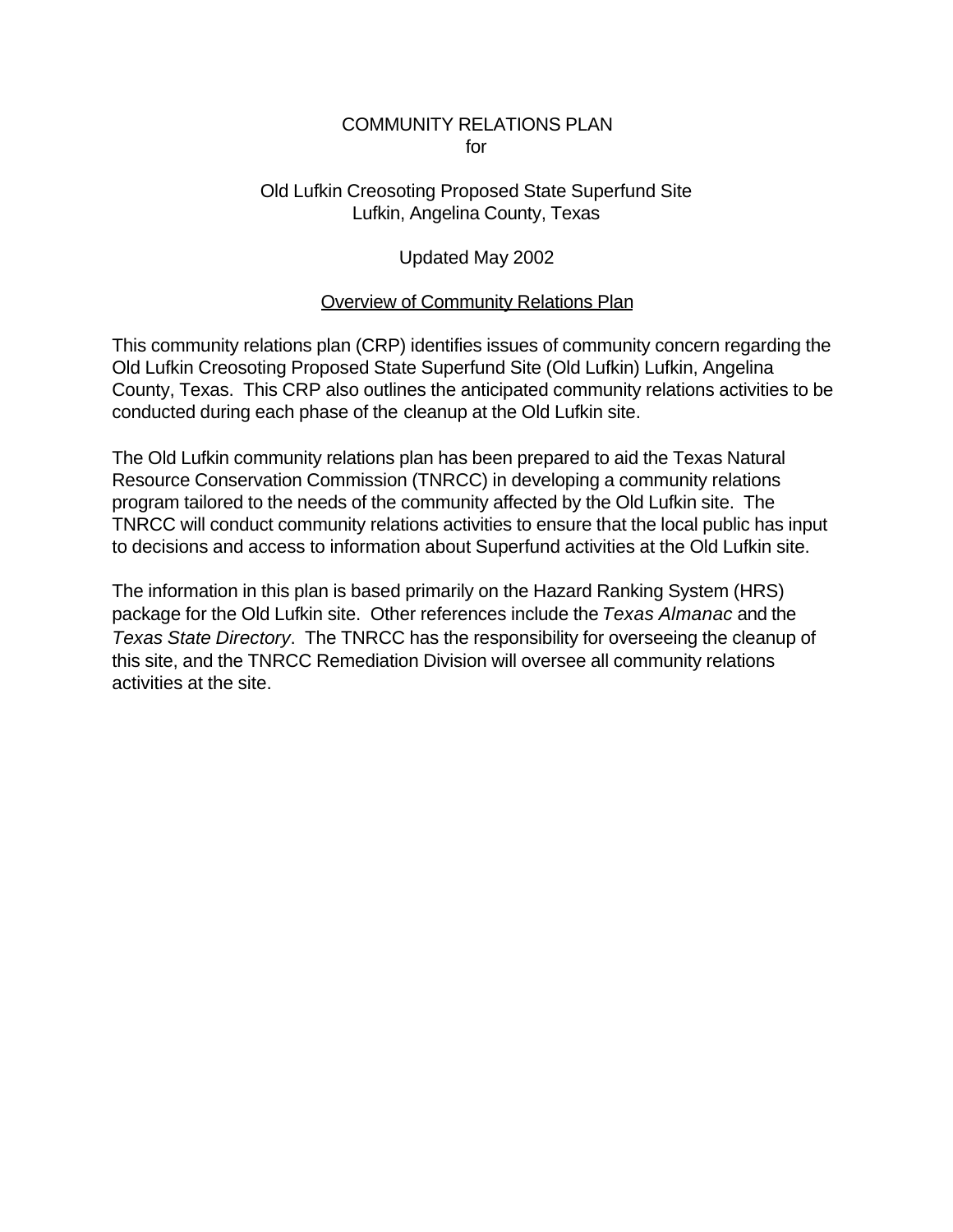## **Site Profile**

#### **Site Location and Description:**

Latitude 31° 20' 10*"* N*,* Longitude 94**°** 43' 00" W

The Old Lufkin Creosoting Proposed State Superfund site is a former wood treating facility located at 1411 East Lufkin Avenue in Lufkin, Texas. The 8 acre site is approximately 2.5 miles west of East Loop 287. Immediately north of the Old Lufkin site is the Higgins Wood Preserving Proposed State Superfund Site. A residential area, consisting primarily of single family homes lies adjacent to the northeast corner of the site. The east side and southwest and northwest corners of the site are bounded by commercial/industrial properties. A thick wooded area lies to the west of the site.

#### **Background and Operating History:**

The Old Lufkin Creosoting facility began the treatment of poles, posts, and dimensionalized lumber under the name Lufkin Creosoting Company, Inc. in 1946. The business was owned by 12 partners. Prior to 1946, a Southern Bell Lumber Company sawmill occupied the site.

Another State Superfund site, Higgins (Higgins) Wood Treating Company, is located adjacent to the northeast comer of the site. Higgins operated from 1930 to 1973. This site was owned by Texas Electric Co-Op until 1962, when the Higgins brothers bought it and changed the name to Higgins Wood Treating Company. The facility was closed and all equipment removed from the site in 1974. Currently, a warehouse and a shopping center are located on part of the Higgins site.

The Lufkin Creosoting Company was operated at the Lufkin Avenue location until 1979 when all operations were moved to a larger site located on Highway 69 in Lufkin. Equipment that had been located at the Lufkin Avenue facility included four treatment cylinders, three work tanks, three to four treatment tanks and two boilers. There were also two surface impoundments which were used as oxidation ponds. When the facility was closed, the cylinders and some of the tanks were sold, and the work tanks were moved to the new Lufkin Creosoting Site on Highway 69. The two oxidation ponds (north and south) were closed. The Old Lufkin Creosoting Site is currently vacant.

The north oxidation pond was excavated to the top of an in-situ clay unit and operated from 1974 to 1979. The south oxidation pond was also excavated to the top of the same clay unit and operated from approximately 1946 to 1979. The two oxidation ponds were closed by first de-watering and treating the water through the on-site wastewater treatment system. As much of the sediment and sludge as possible was removed and transported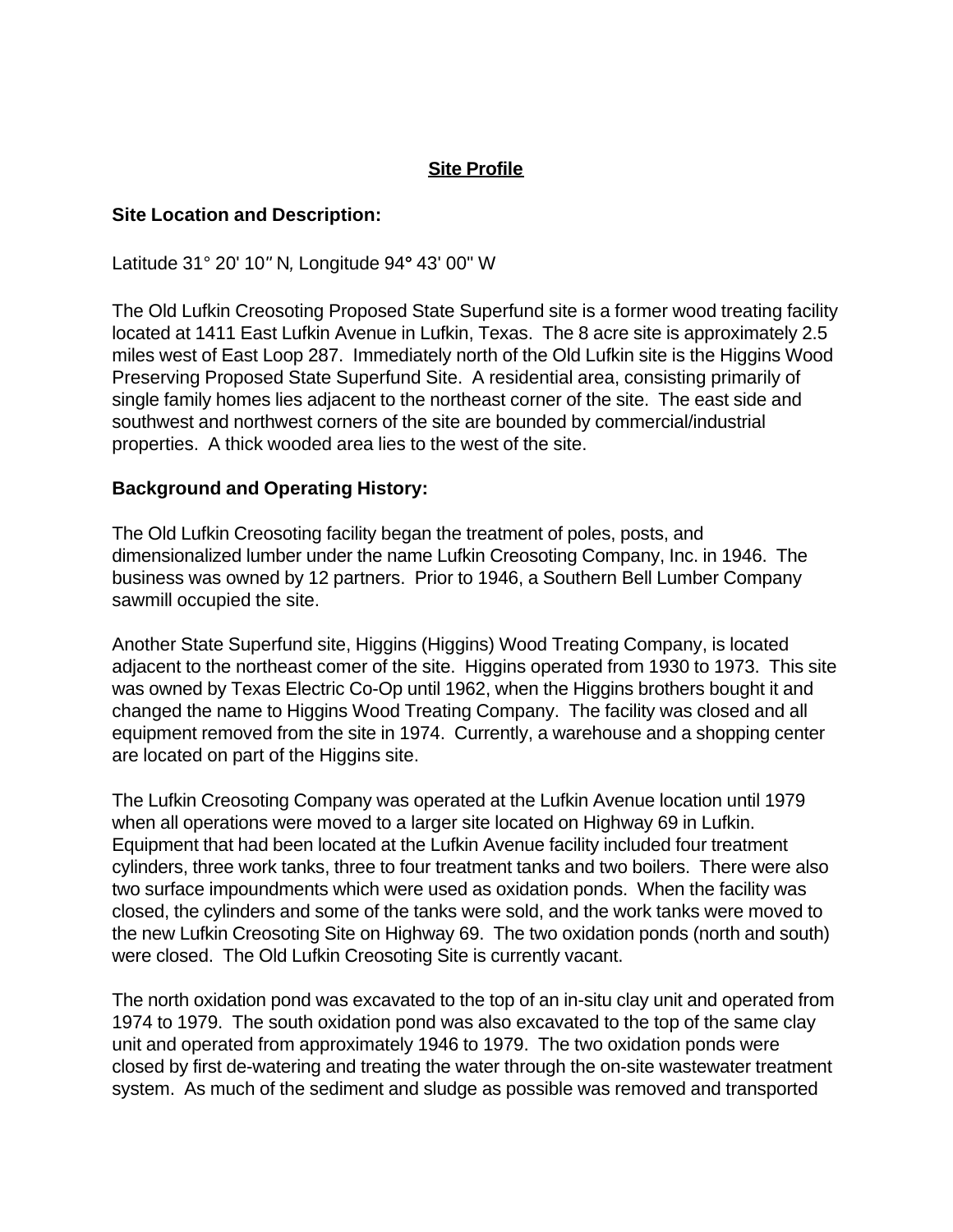offsite for disposal. The remaining sediment was allowed to dry and the impoundments were backfilled with clean soil.

Review of historical information reveals that the treatment chemical used at the site was predominately creosote, and to a much lesser extent, pentachlorophenol (PCP). PCP was only used for a brief period during the early 1970's. The volume of creosote used was reported to be about 6,000 gallons/week with a maximum of 18,000 gallons stored on site during peak operations. The Lufkin Creosoting Company used city water for the closed steaming process to pre-treat the wood. The surface impoundment was once used to hold blowdown water from the treatment process, but this was discontinued when a recycling system using above-ground tanks was incorporated into the treatment process. The aboveground tanks were equipped with bottom skimmers to recover the creosote. The cylinders and tanks were cleaned once every four or five years.

Following identification of the Old Lufkin Creosoting Site as a potential hazardous waste site through review of state agency records, the Texas Department of Water Resources (TDWR),a predecessor agency of the TNRCC, conducted a preliminary site assessment. The assessment, conducted on December 20, 1984, consisted of a review of file information, discussions with state agency personnel, and a site reconnaissance. TWDR concluded that insufficient information had been gathered to make a hazard determination. In addition, an oily sheen was observed on the ditch water surface during the site reconnaissance. On this basis TDWR decided that a site inspection be conducted.

During an inspection on July 22, 1986 an employee of Lufkin Creosoting Company was interviewed; a site reconnaissance was conducted; and soil samples were collected from the drainage ditch and the closed surface impoundment. In addition to the two ditch sediment samples and one surface impoundment soil sample, a soil sample representative of background conditions was collected across Lufkin Avenue south of the site. The samples were analyzed for creosote constituents and PCP. All of the samples, including the background sample, contained creosote constituents, but PCP was not detected in any of the samples. Because of the concentration of the creosote constituents measured in the background sample collected off-site, the site was given a medium hazard ranking.

Following the site inspection, U.S. Environmental Protection Agency (EPA) representatives conducted additional inquiries regarding the closure of the former operating units at the facility and the uses of surface and groundwater in the vicinity of the site. Based on the information obtained, the EPA issued a final strategy determination for the Old Lufkin Creosoting site on March 27, 1988. The EPA concluded that the site was not a candidate for the National Priority List and no further investigative activity was required under federal authority.

On September 17, 1990, a Texas Water Commission, (TWC), a predecessor agency to the current TNRCC, representative collected two soil samples from the drainage ditch on the Old Lufkin Creosoting Site. One of the samples was collected at the east-west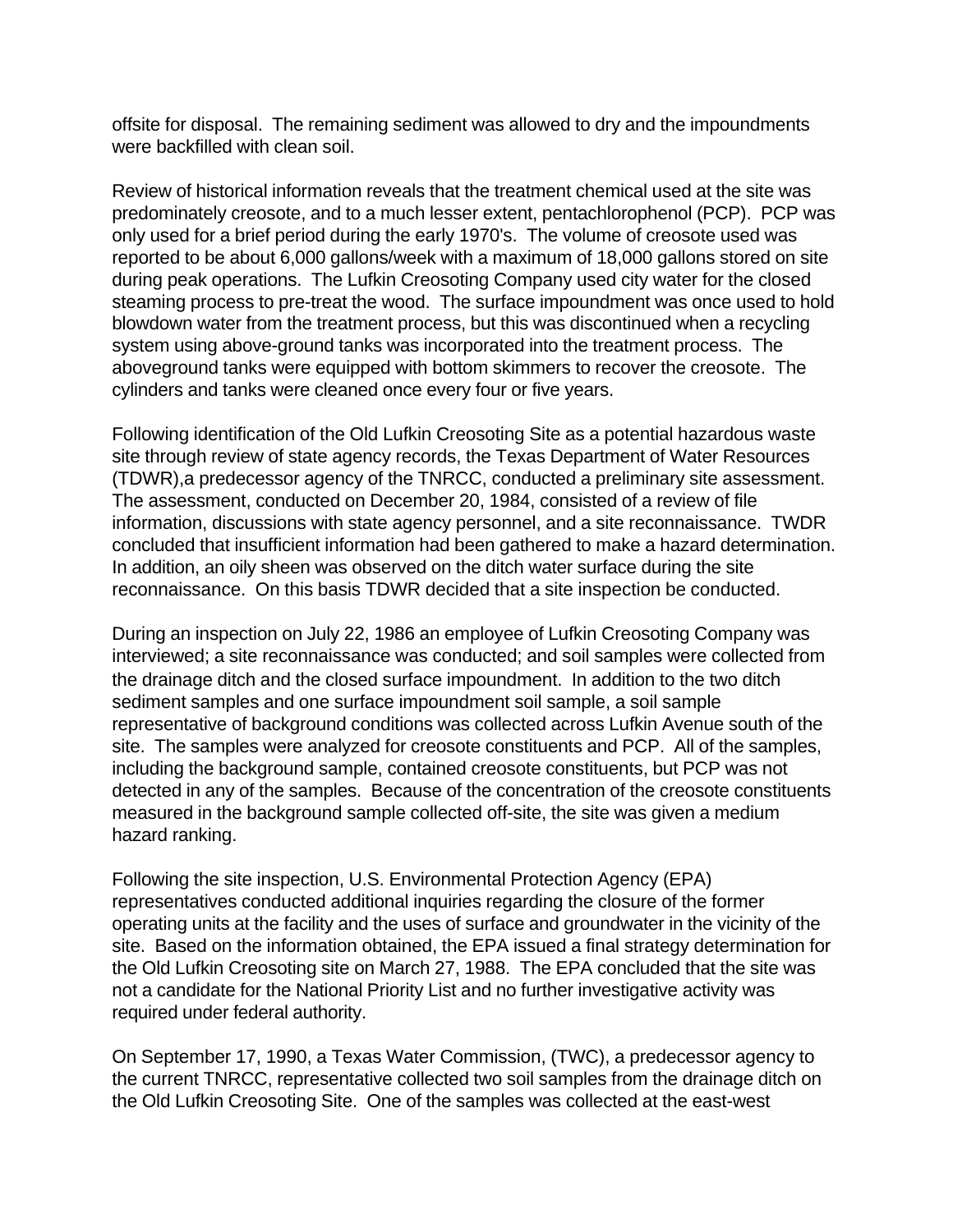property line, the other sample was collected below the bridge which crosses the drainage ditch. Sampling records noted the apparent presence, based on visual observation, of creosote at both sampling locations. The soil samples were submitted to the Texas Department of Health laboratory for analysis of volatile organic compounds (VOCs), semivolatile organic compounds (SVOCs), and pesticides. Results of these analyses found various VOC and SVOC creosote constituents to be present in the soil samples. No pesticides were reported at levels exceeding the method detection limit.

A TWC representative revisited the site and further examined the condition of the ditch traversing the Old Lufkin Creosoting Site on October 13, 1990. Apparent creosote contamination was discovered in various locations within the ditch, but no samples were collected for laboratory analysis at that time.

On January 24, 1991, representatives of Lufkin Creosoting Company, Inc. (Lufkin Creosoting) agreed, in a good faith offer to the TWC, to conduct a Remedial Investigation (RI) at the Old Lufkin Creosoting Site.

The TWC issued an Agreed Order in August 1992 to the Lufkin Creosoting Company to implement a RI at the site of the Old Lufkin Creosoting facility. The RI was to be conducted in phases, as necessary. The objectives of the initial Phase I investigation of the RI were two-fold: (1) to characterize the hydrogeology and geologic site conditions, and (2) to evaluate the potential for impacts on the site resulting from past facility operations. The Agreed Order stated that a Phase II of the RI would be implemented, as needed, to further determine the extent of contamination in the groundwater, surface sediment and soils.

The Phase I RI field program was begun at the Old Lufkin Creosoting site in October 1992, suspended, and resumed again between January and June 1993. A series of shallow soil borings, deep soil borings and groundwater monitoring wells were installed to evaluate the site conditions and potential impacts. Additionally, sediment and surface water samples were obtained from a drainage ditch in the southern portion of the site and submitted for analysis.

The Phase I RI was completed in November 1994 and the Phase II RI began. Phase II was completed in October 1998.

The Phase III RI, to determine the extent of ground water contamination began in October 1998.

In July 1999, TNRCC approved Lufkin Creosoting's work plan to begin the final phase of the remedial investigation of the site. Sampling of ground water and soil was completed on August 6, 1999 with a final report pending to date.

The final Remedial Investigation Report was approved by TNRCC on November 23, 1999.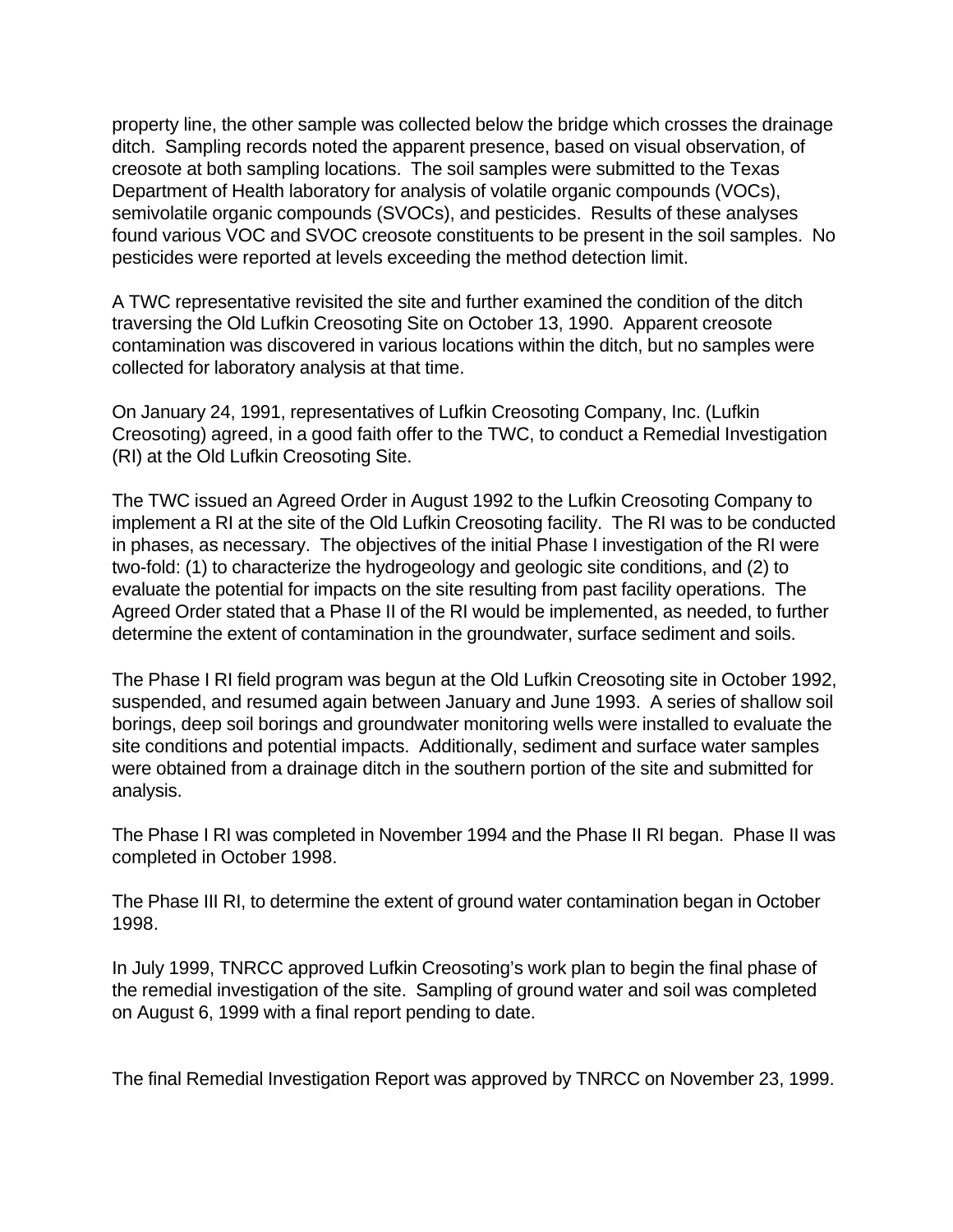The Protective Concentration Levels (PCL) Development document was approved by TNRCC on August 23, 2000.

The Response Action Plan was approved by TNRCC on April 26, 2002, thereby allowing the potentially responsible party to apply to TNRCC's Voluntary Cleanup Program (VCP), under which the PRP's intend to complete site remediation.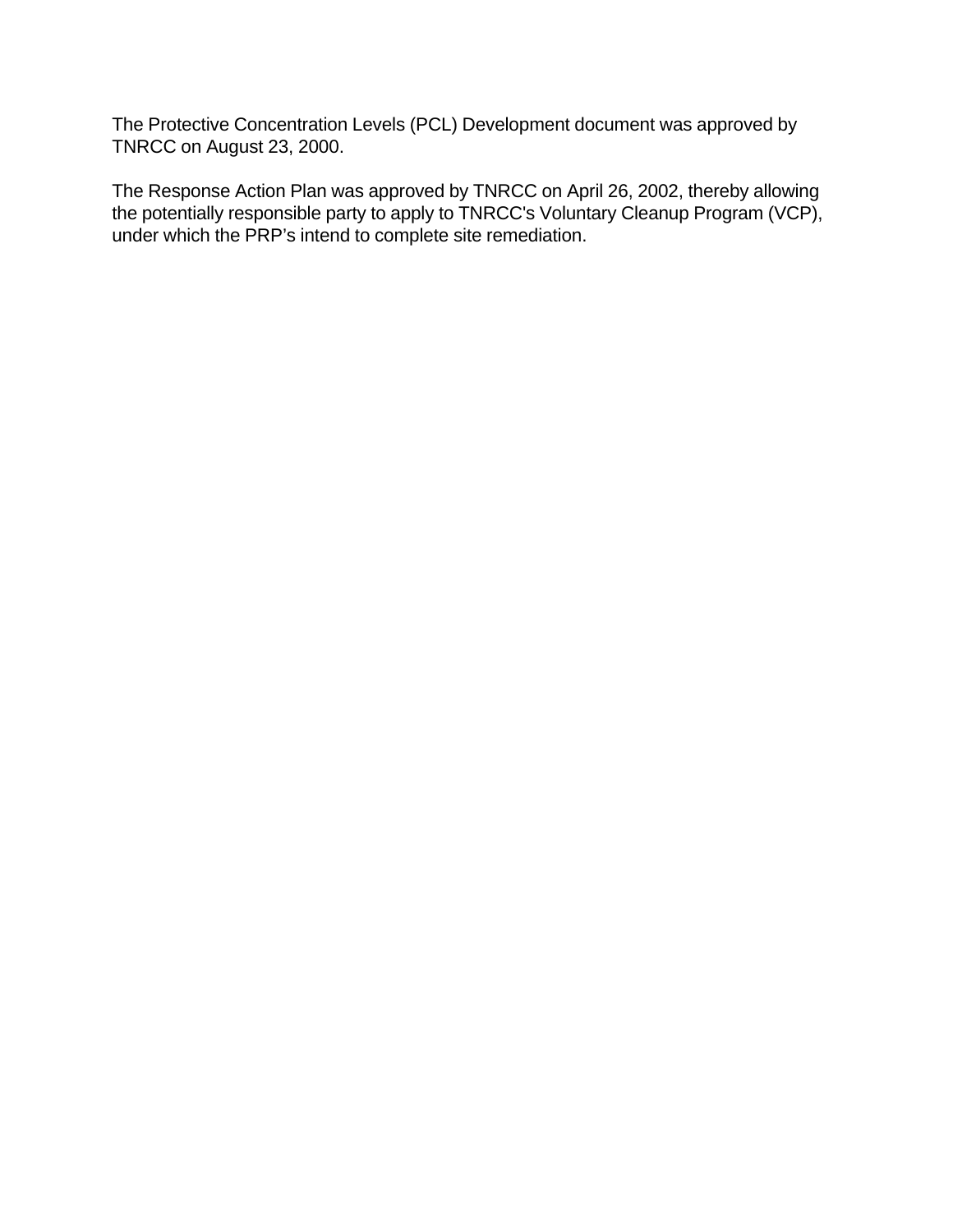## **Community Profile**

The Old Lufkin Creosoting Proposed State Superfund Site is located at 1411 East Lufkin Avenue. Immediately north of the Old Lufkin site is the Higgins Wood Preserving Proposed State Superfund Site. A residential area, consisting primarily of single family homes lies adjacent to the northeast corner of the site. The east side and southwest and northwest corners of the site are bounded by commercial/industrial properties. A thick wooded area lies to the west of the site.

Lufkin is the county seat of Angelina County. The 2000 U.S. Census lists the population of Lufkin as 32,706.

According to the 2000 U.S. Census Statistics Angelina County ethnicity is: white, 75.1%; black, 14.7%; Hispanic, 14.3%; Native American 0.3%, Asian, 0.7%.

Lufkin has an economy based on oil and gas production, the lumber industry and manufacturing. Lufkin is the home of Angelina College and offices of the U.S. Forestry Service and Texas Forestry Service.

#### **Community Involvement and Concerns**

A public meeting was held October 24, 1990, in council chambers of Lufkin City Hall to receive information about the Old Lufkin Creosoting site and to propose the listing of the site to the State Registry of Superfund Sites. Between 20 and 30 people attended the public meeting.

The TNRCC scheduled a public meeting to receive public comment regarding the proposed future land use for the Old Lufkin Creosoting State Superfund site on August 24, 1999 in council chambers of Lufkin City Hall. A public notice was printed in the legal notice section of the July 15, 1999, edition of the Lufkin Daily News and a display ad was run in the body of the August 11, 1999, edition of the Lufkin Daily News.

A letter informing Lufkin mayor Louis Bronaugh of the upcoming meeting was mailed August 10, 1999.

No one other than TNRCC staff attended the August 1999 public meeting.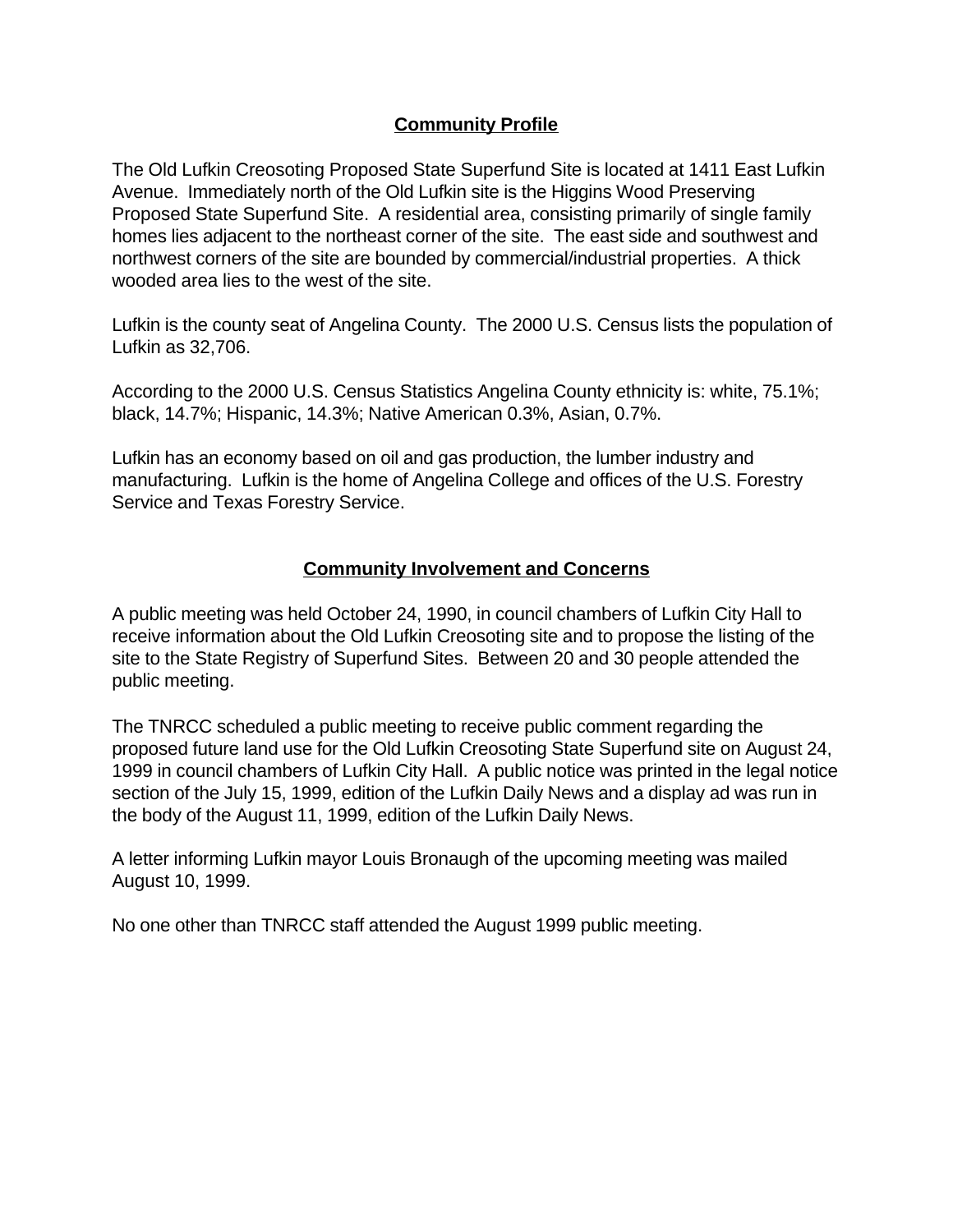## **Specific Objectives of the Community Relations Program**

- A. Maintain open communications between the Texas Natural Resource Conservation Commission, City of Lufkin, Angelina County, State officials and concerned citizens.
- B. Continue to expand the TNRCC's mailing list to include additional agencies, organizations, and residents that are interested in the project.
- C. Provide a central information contact from whom interested parties can receive information on site activities, project status, and study results.
- D. Provide all information, especially technical findings, in a language that is understandable to the general public and in a form useful to interested citizens and elected officials through the preparation of fact sheets and news releases, when major findings become available during project phases.
- E. Monitor community concerns and information requirements as the project progresses by monitoring the community response to news releases and community meetings.
- F. Modify the community relations plan as changes in community attitudes and needs occur and maintain accuracy during different project phases.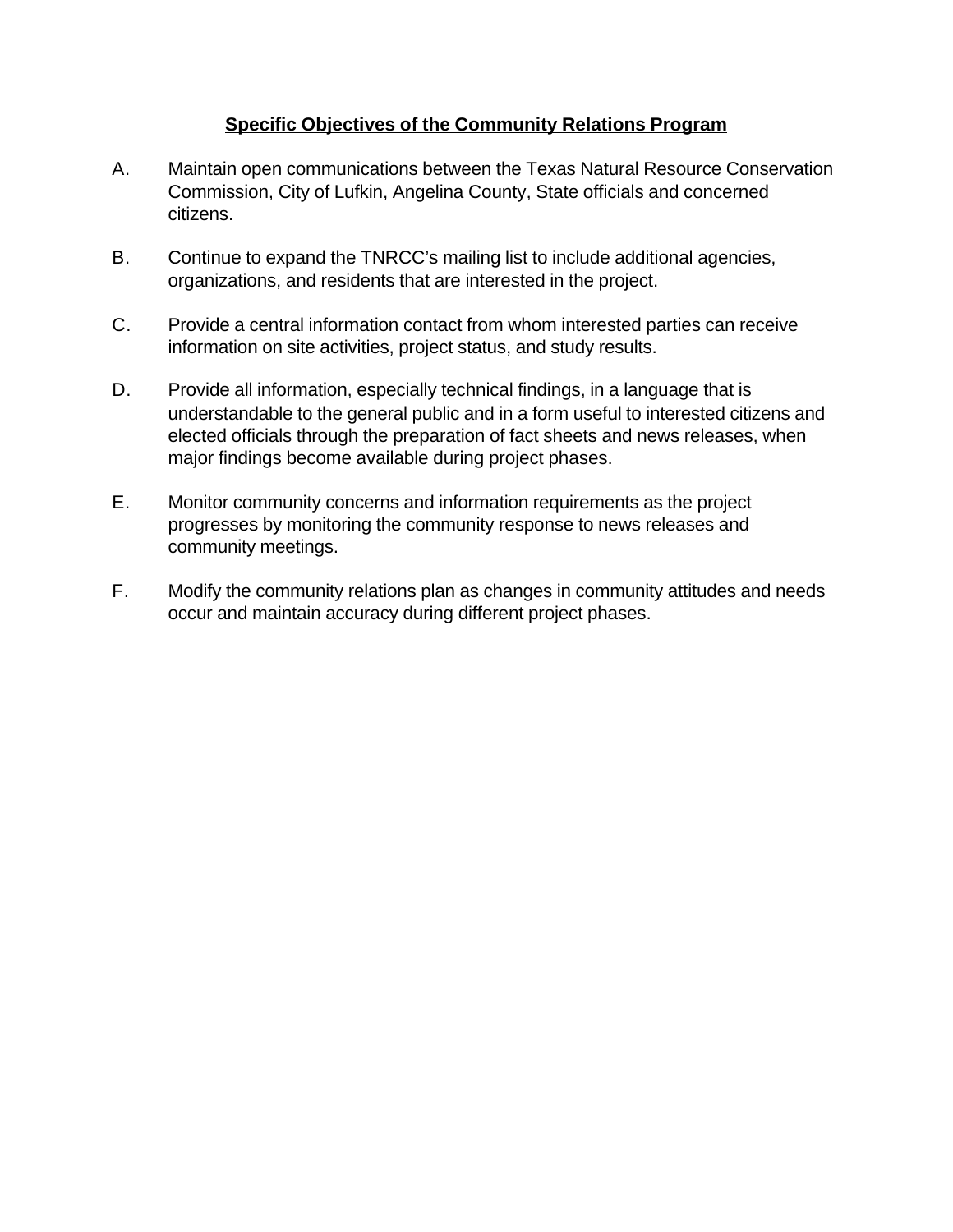## **Community Relations Techniques**

- A. Project Status Briefings for community groups and concerned citizens (may include public meetings, if needed) - To periodically inform the general community of significant project developments and findings; to respond to inquiries accordingly and incorporate local concerns into the decision making process as appropriate.
- B. Project Mailing List To provide the means through which press releases, project status reports and other significant communications can be distributed to concerned groups and individuals.
- C. Public Consultations To conduct informal meetings (if needed) with residents. To provide an opportunity for affected residents to express any concerns and to make inquiries to insure effective two-way communication.
- D. Program Document Repositories To maintain easily accessible repositories through which the public may review project outputs. The public will be periodically informed of the availability of project documents and the location of repositories via techniques A through C.
- E. TNRCC State Superfund Internet Homepage provide current, timely information on state Superfund activities on the World Wide Web at the following web address: www.tnrcc.state.tx.us/waste/superfund.
- F. Revise CRP To reflect changes in site activities or local concerns. After the Proposed Remedial Action Document (PRAD) has been issued, the CRP will be revised to address implementation of the selected remedial action alternative.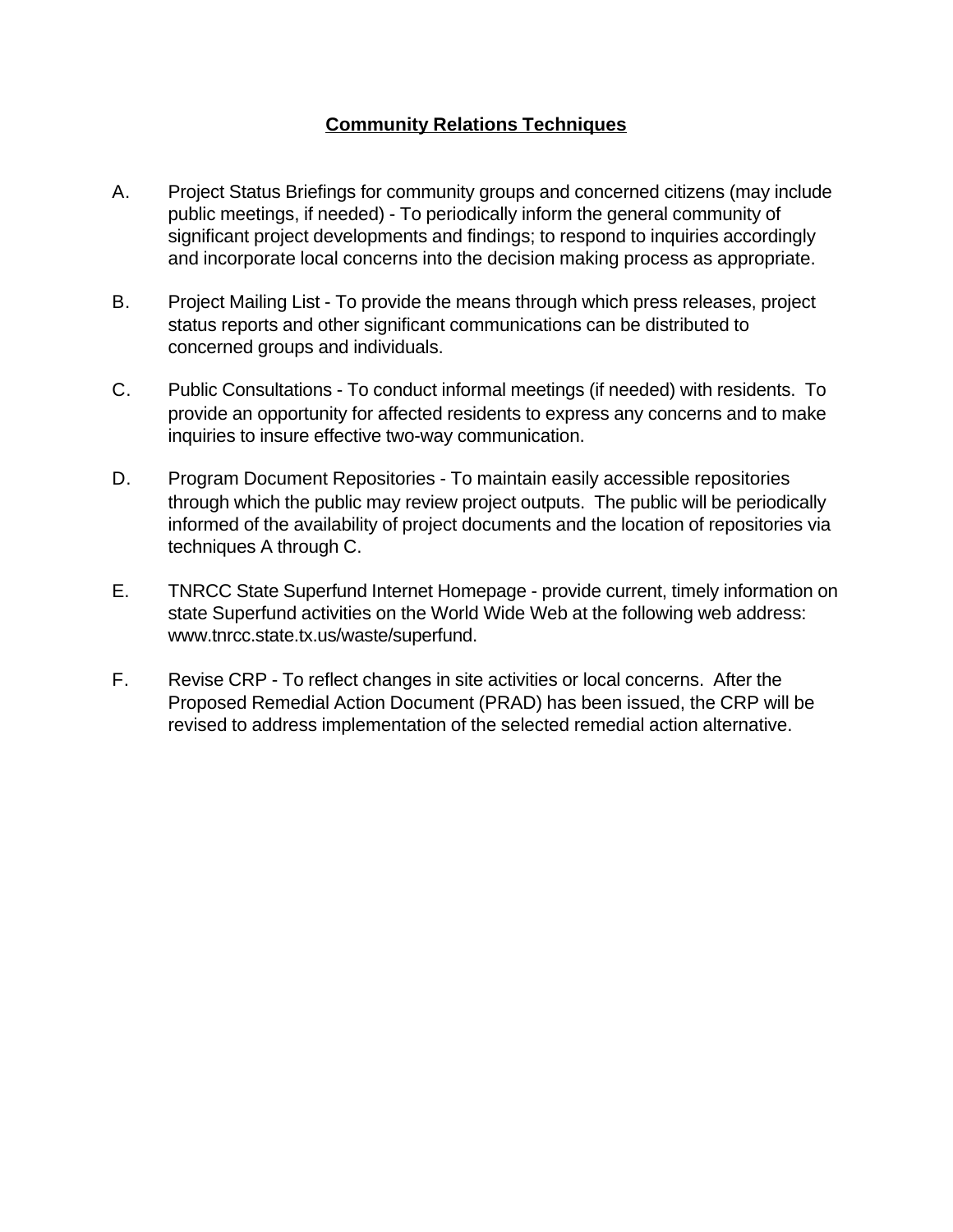### **Area Elected Officials**

#### **State**

The Honorable Todd Staples Texas Senate P.O. Box 2208 Palestine, Texas 75802 Telephone: 903/729-7717

The Honorable Todd Staples Texas Senate P.O. Box 12068 Austin, Texas 78711 Telephone: 512/463-0103

The Honorable Jim McReynolds Texas House of Representatives 210 South First Street Lufkin, Texas 75901 Telephone: 936/634-9786

The Honorable Jim McReynolds Texas House of Representatives P.O. Box 2910 Austin, Texas 78768 Telephone: 512/463-0490

#### **County**

The Honorable Joe Berry Angelina County Judge P.O. Box 908 Lufkin, Texas 75901 Telephone: 936/634-5413

The Honorable Rick Harrison Angelina County Commissioner Precinct 1 P.O. Box 908 Lufkin, Texas 75901 Telephone: 936/632-5531

#### **City**

The Honorable Louis Bronaugh Mayor City of Lufkin P.O. Drawer 190 Lufkin, Texas 75902 Telephone: 936/634-8881

The Honorable Rose Boyd Council Member, Ward 2 City of Lufkin P.O. Drawer 190 Lufkin, Texas 75902 Telephone: 936/634-8881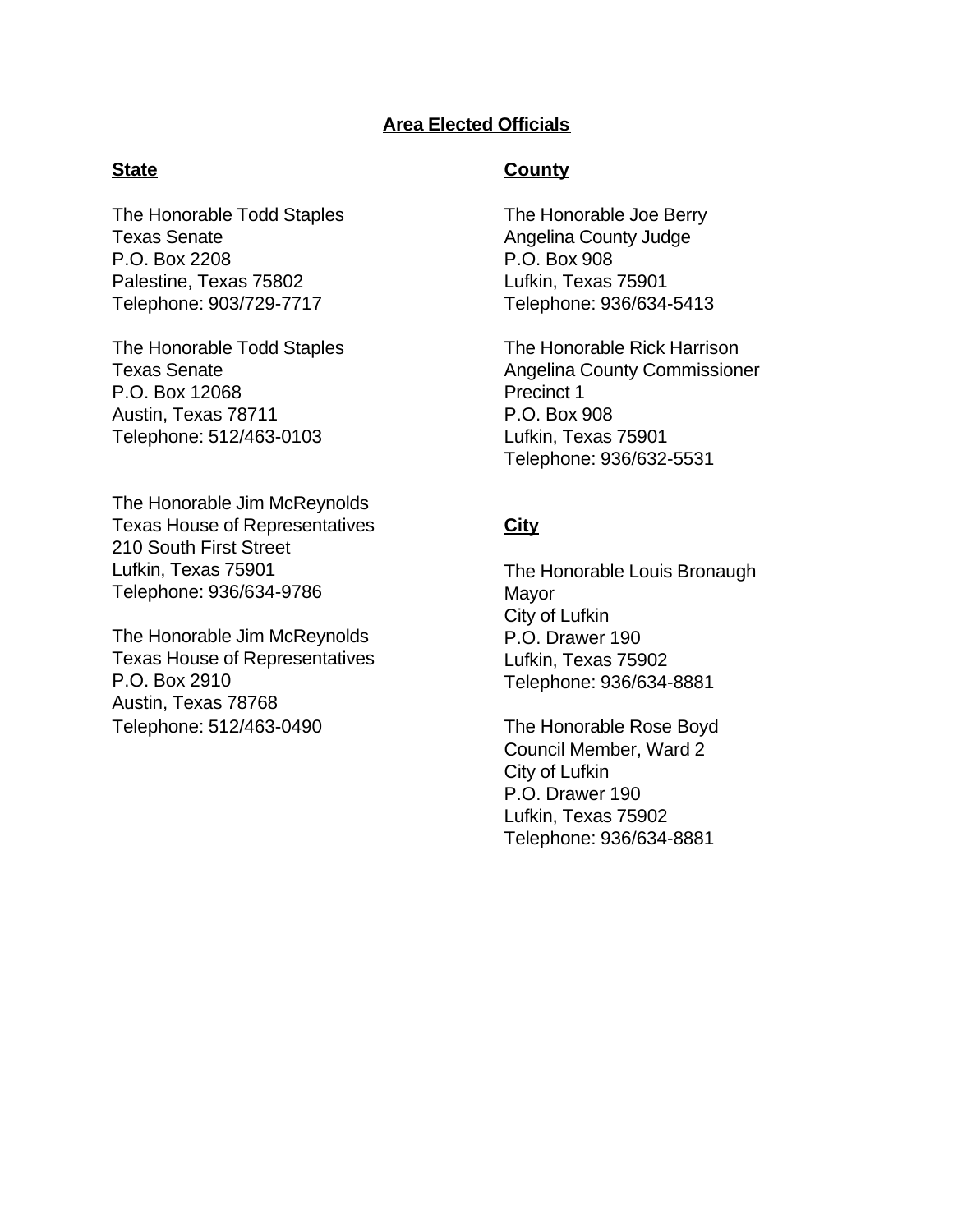#### **Area News Media**

Lufkin Daily News Attn: City Editor P.O. Box 1089 Lufkin, Texas 75902 Telephone: 936/632-6631

El Sol of East Texas Attn: Editor 104 Lakewind Drive Lufkin, Texas 75901 Telephone: 936/637-3052

La Lengua Attn: Editor P.O. Box 151355 Lufkin, Texas 75915 Telephone: 936/632-8444

KSFA-AM/KYKS-FM Attn: News Director P.O. Box 2209 Lufkin, Texas 75902 Telephone: 936/634-5596

KSML-AM Attn: News Director P.O. Box 1345 Lufkin, Texas 75904 Telephone: 936/634-6661

KLUF-TV Attn: News Director 2601 E. Lufkin Avenue Lufkin, Texas 75901 Telephone: 936/632-5000

KTRE-TV Attn: News Dept. P.O. Box 729 Lufkin, Texas 75902 Telephone: 936/853-5873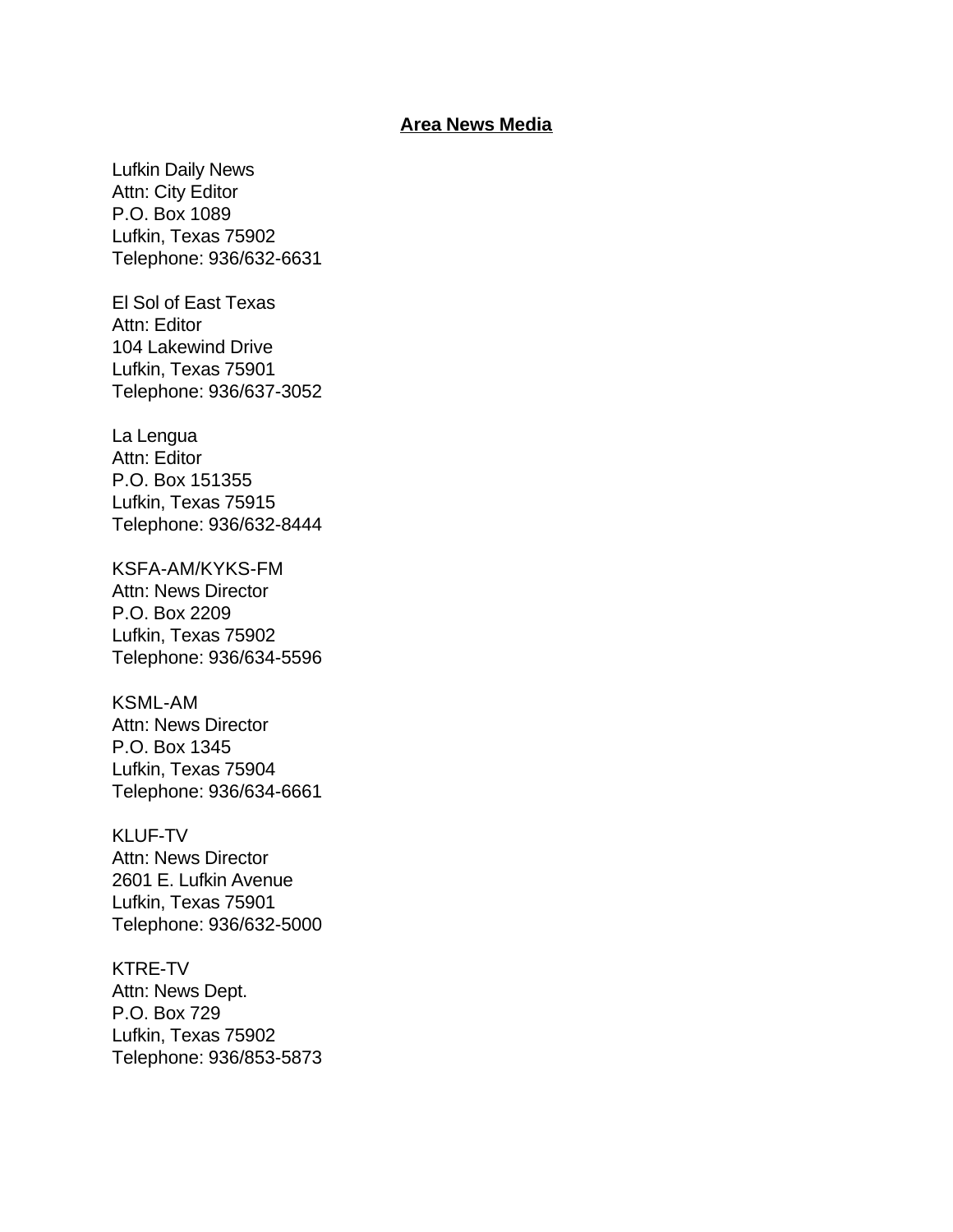#### **Key Project Personnel**

Rob Conti Project Manger Texas Natural Resource Conservation Commission MC-143 PO Box 13087 Austin, Texas 78711-3087 Telephone: 1-800-633-9363

Bruce McAnally Community Relations Assistant Texas Natural Resource Conservation Commission MC-225 PO Box 13087 Austin, Texas 78711-3087 Telephone: 1-800-633-9363

#### **Project Document Repositories**

Texas Natural Resource Conservation Commission Central Records Building D, Room 190 12100 Park 35 Circle Austin, Texas 78753 Telephone: 512/239-2920

Kurth Memorial Library 706 S. Raguet Street Lufkin TX 75901 Telephone: 936/634-7617